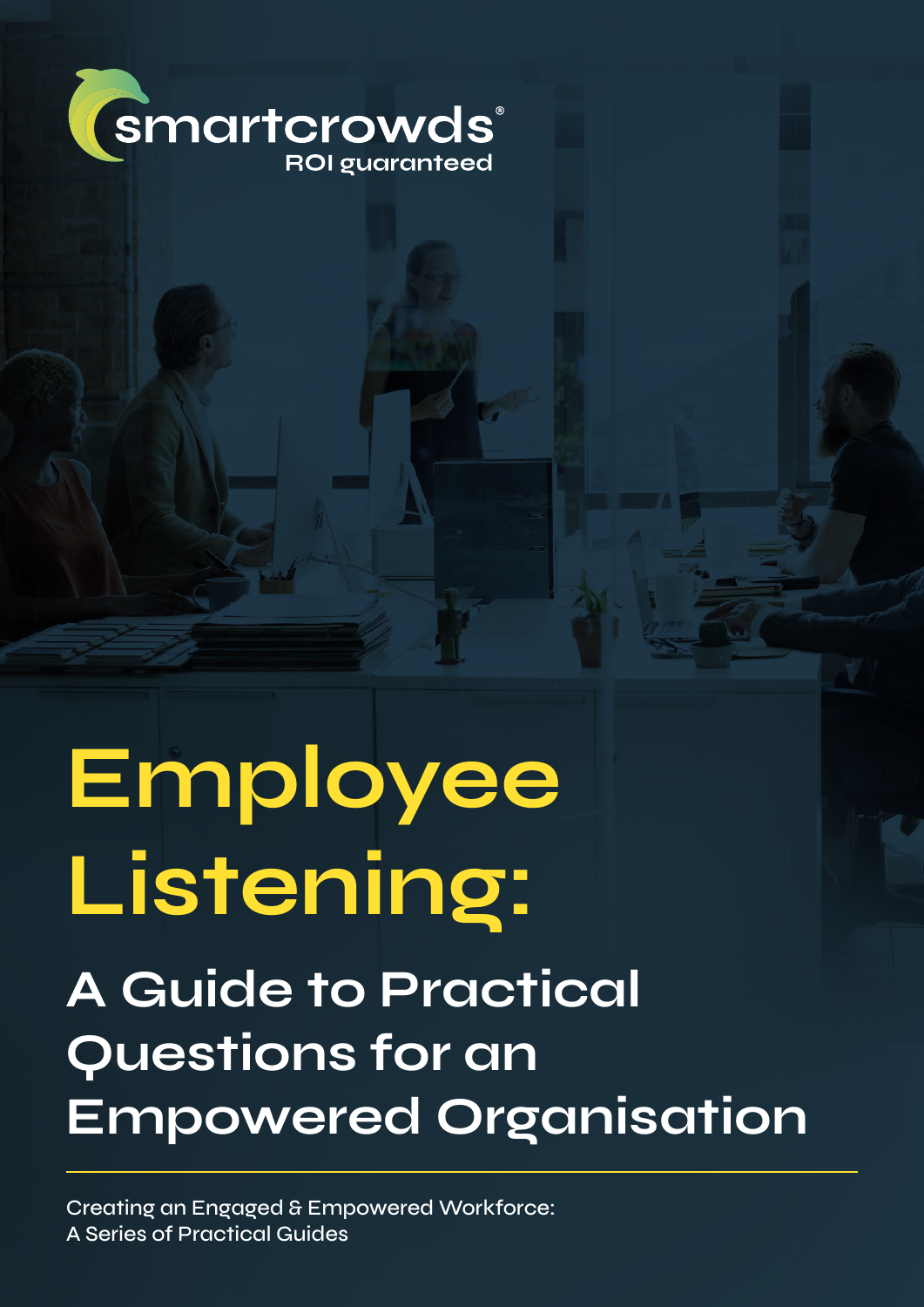## **Continuous Improvement, or Continuous Empowerment?**

We've all heard of Continuous Improvement before, but Continuous Empowerment? Is that actually a thing? Well, yes it is, and it's something we believe in passionately at smartcrowds.

Continuous Empowerment starts with the premise that your workforce is your most important asset. And that by opening up 'always-available' channels for your employees to become the drivers and owners of continuous positive change – from start to finish – your organisation can not only meet, but exceed its goals.

#### **Continuous Empowerment has three key elements:**



In this guide, we focus on the first of these, **Employee Listening** – what does it look like and what practical steps can you take to get it right?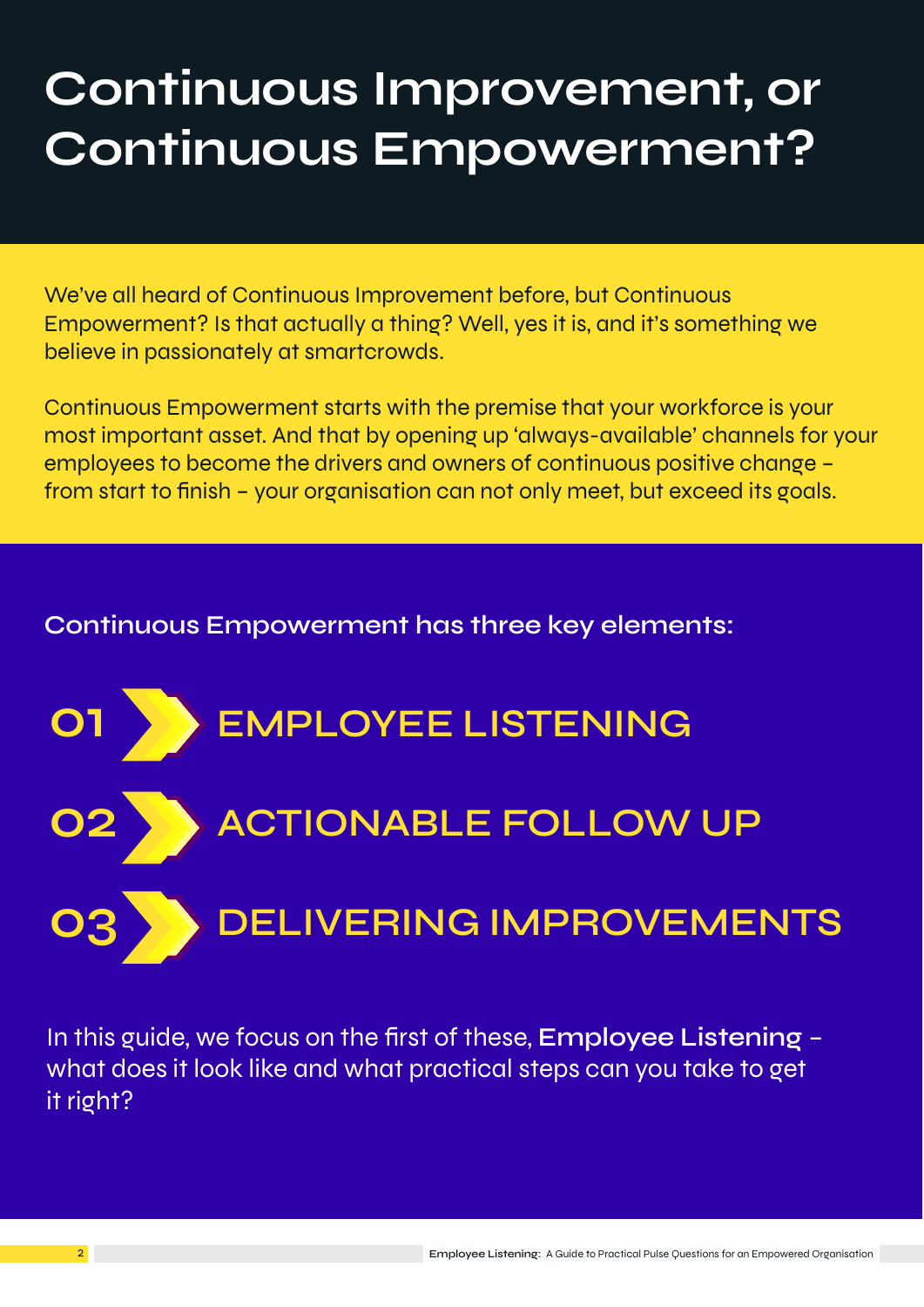### **Employee Listening Characteristics**

Employee listening isn't a quarterly or annual survey. Instead, it's an always on channel that consistently takes the 'pulse' of how people are feeling and what they are thinking. A good employee listening programme has five key characteristics:



#### **IT'S SHORT**

The individual survey elements are short and sharp. They only ask a small number of questions per survey – one to three preferably.

If you ask too many questions you'll end up losing focus. You can always ask more in other surveys.



#### **IT'S FAST**

You need to provide a 'one-click' experience to access the survey.

You don't want any menus or complex navigation, and it should take only 15 seconds to answer the questions – at most. Your employees are busy people!



#### **IT'S SIMPLE**

Ideally, you want single tap icon responses – emojis, yes/no/don't know, thumbs up and down etc.

Don't ask text questions - you'll only get fewer responses and it'll be harder to draw any conclusions from them.



#### **IT'S ALWAYS ON**

You need to make it available any time, 24/7. Catering for every day responses is better, should employees feel the need.

Your staff should be able to contribute any time they want, based on how they feel right now, 'in the moment'.



#### **IT'S ANYWHERE**

Constant Listening means any device, anywhere.

Your people are not always at their workstation. If they can't engage on the train right now, chances are they'll be too busy later.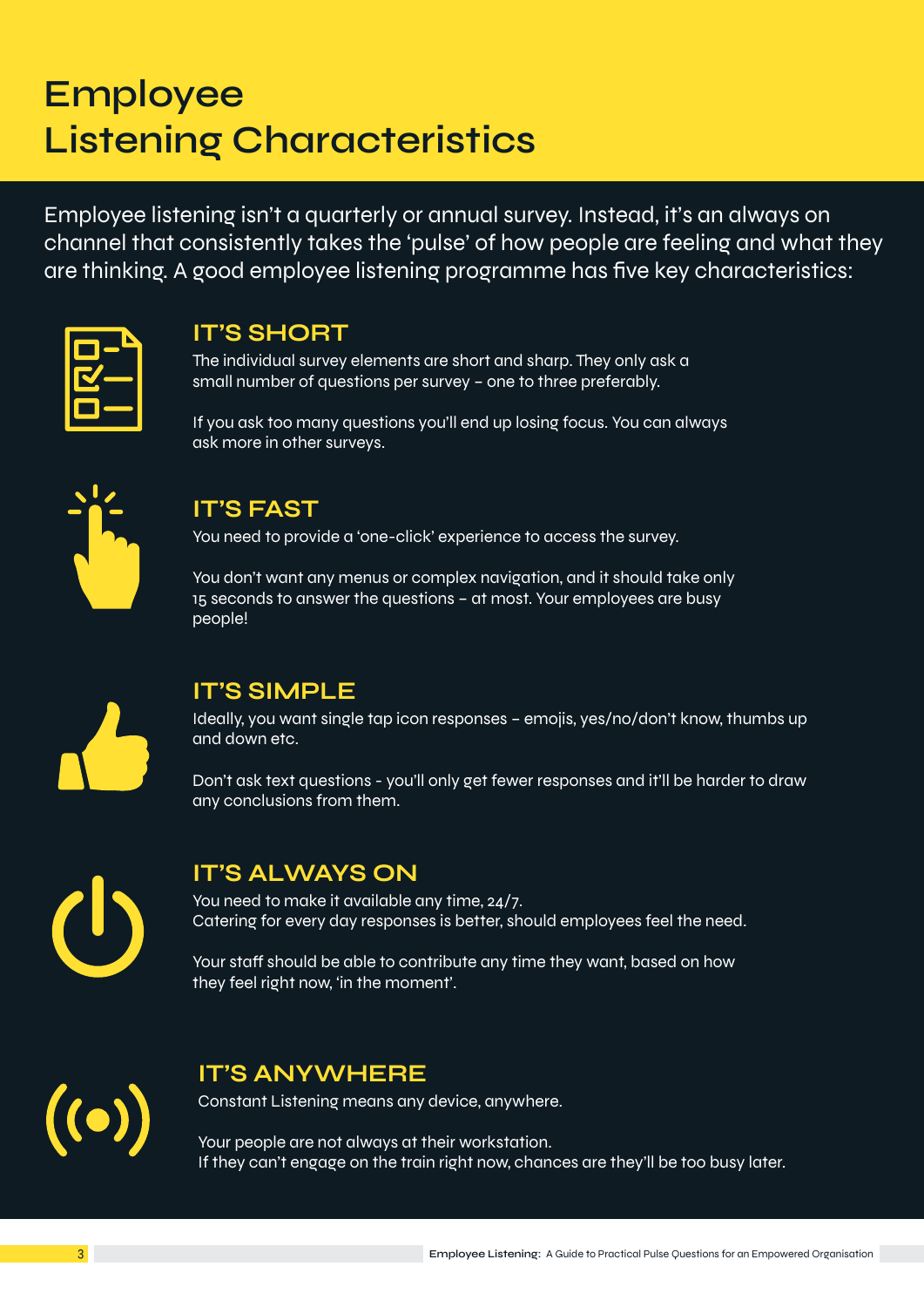### **Getting Started**

It can sometimes be difficult to know where to start with employee listening, but experience has taught us that choosing one of the following 10 areas can act as a great launch pad for learning how your employees really feel about things:

- **01. Workforce Empowerment**
- **02. Inclusion and Diversity**
- **03. Job Enjoyment, Satisfaction and Engagement**
- **04. Mental Health Wellbeing**
- **05. Skills and Resources**
- **06. Purpose, Direction, Accountability and Performance**
- **07. Organisational Affiliation/Company Pride**
- **08. Teamwork/Co-operation/Collaboration**
- **09. Quality of leadership and Management**
- **10. Creativity, Innovation and Change**

Try not to have any survey 'downtime' – periods where no constant listening pulse surveys are available. There are always some things that staff would like the option to contribute to (for example 'I'm happy at my work today').

To help you get started, we've shortlisted five of our favourite pulse questions for each category over the next few pages, but you can find a more extensive list here **[<<download>>](http://www2.smartcrowds.com/submit/download/5384)**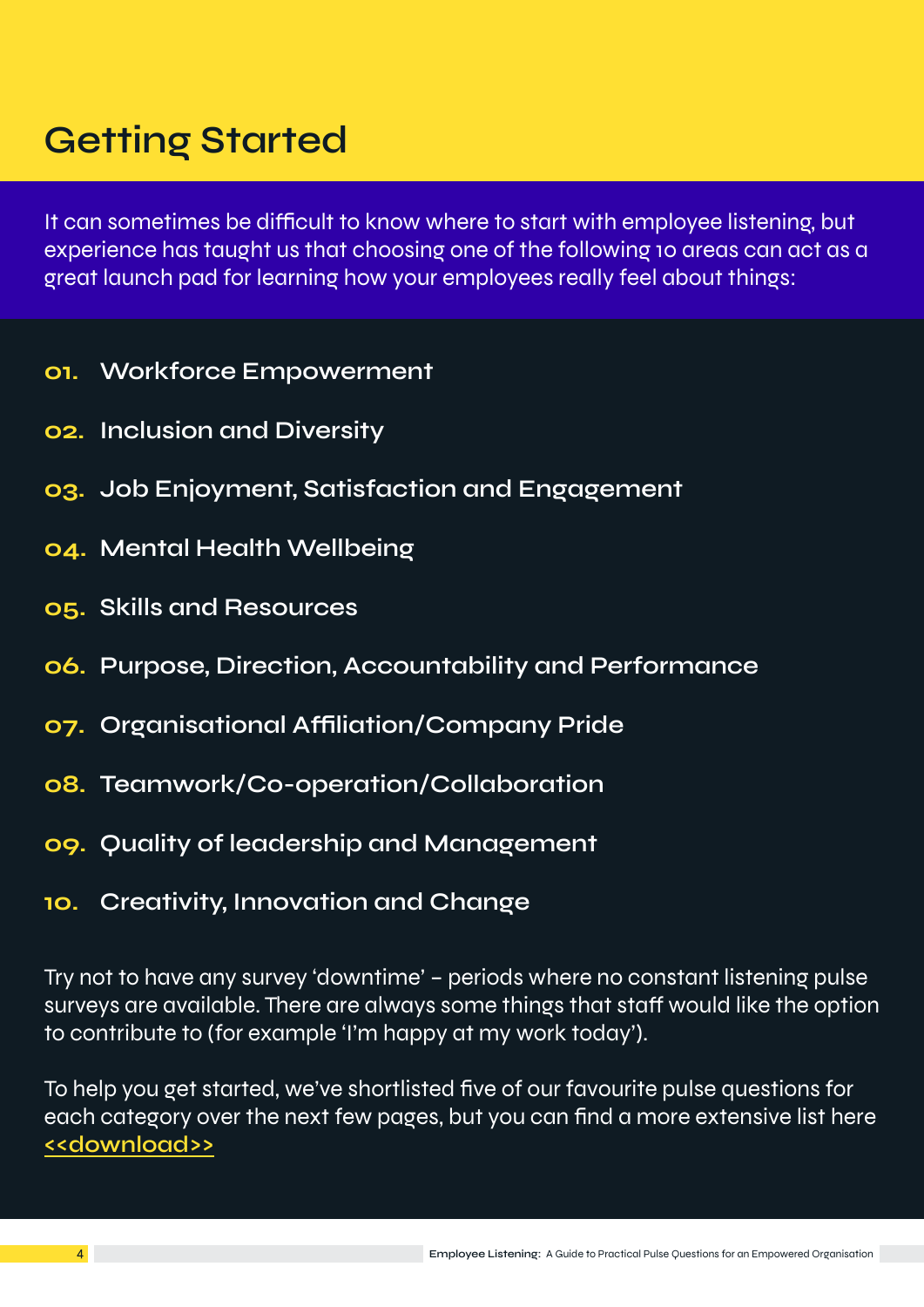### **Empowerment and Accountability**

Achieving a high level of empowerment through accountability is the foundation of high-performing teams.

#### **EXAMPLE QUESTIONS**

- I feel that I am regularly consulted about my views on work-related issues
- I have freedom to make decisions that have significant impact on the quality and output of my work
- I feel empowered to make key decisions in my role
- I have influence over how I am measured to demonstrate success in my role
- I have influence over how my personal KPIs are achieved

Low average scores and/or downward trends may be indicative of overly prescribed roles and micromanagement.

### **Inclusion and Diversity**

Equitable employers respect the unique needs, perspectives and potential of all their team members. As a result, diverse and inclusive workplaces earn deeper trust and more commitment from their employees.

#### **EXAMPLE QUESTIONS**

- I believe that people of different backgrounds, characteristics and beliefs are welcome here
- I believe that a person's background, characteristics and beliefs do not affect their ability to reach their potential
- Fair procedures exist to raise concerns of discrimination
- My organisation treats concerns of discrimination fairly
- I am confident that all staff are paid fairly based on the role and benefit they bring to the organisation and not their gender, race, colour, ethnic background or sexual orientation

Low average scores and/or downward trends may be indicative of perceived unfairness in progression paths.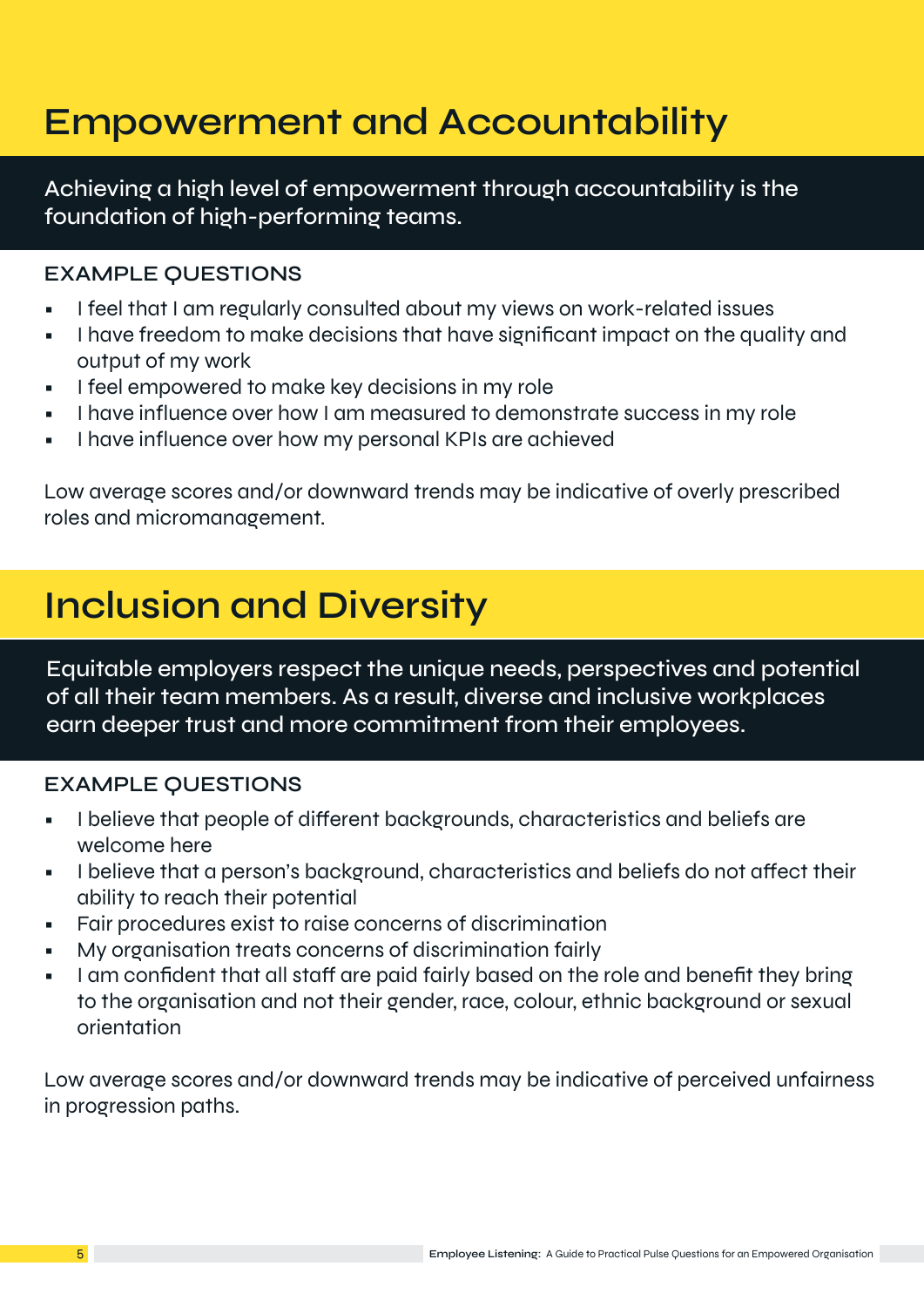### **Job Enjoyment, Satisfaction and Engagement**

Happy employees are more loyal to the company and its objectives, they go the extra mile to achieve goals and take pride in their jobs, their teams and their achievements.

#### **EXAMPLE QUESTIONS**

- My work gives me a sense of personal accomplishment
- I am sufficiently challenged by my work
- I understand how I can develop my role
- I know how I contribute to the success of this organisation
- I see real opportunity to grow and develop in this organisation

**Low average scores and/or downward trends may be indicative of lack of leadership, development or communication.**

### **Mental Health Wellbeing**

Organisations that take a proactive approach to wellbeing in the workplace benefit from increased staff commitment, better retention, reduced absenteeism, and greater resilience.

#### **EXAMPLE QUESTIONS**

- How do you feel about your current deadlines and workload?
- How motivated are you at work?
- Do you feel you balance your home life with work life well?
- I feel that I can be myself at work
- Working from home has had a negative effect on my productivity

**Low average scores or downward trends may be indicative of poor working practices, harassment, and poor adjustment to change.**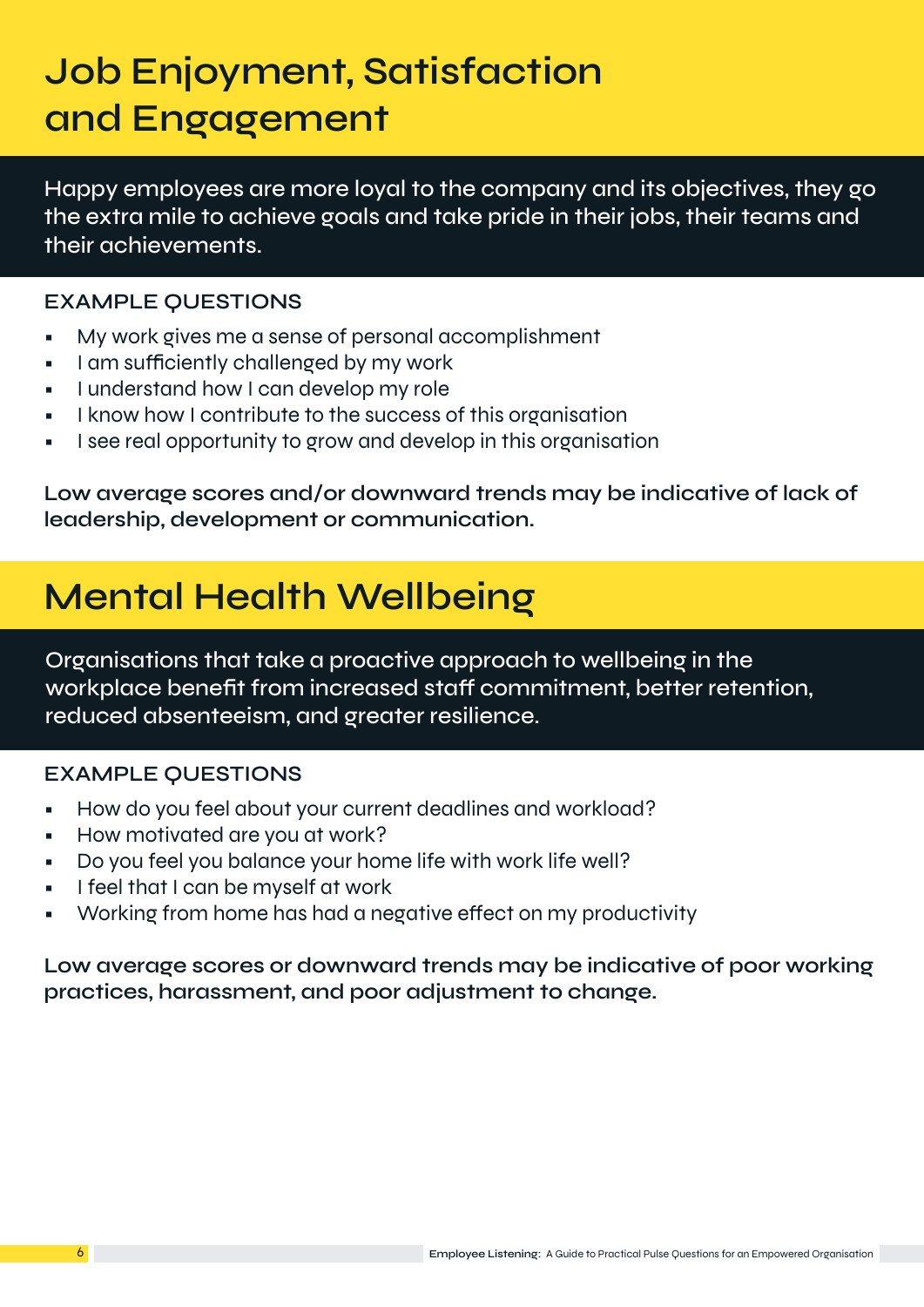### **Skills and Resources**

Giving your employees the skills and resources they need to perform their role at full capacity leads to happier employees, meaning better productivity.

#### **EXAMPLE QUESTIONS**

- I feel that I am well trained for my role
- I feel that my skills are well utilised in my role
- I have all the tools required to perform my role
- I know where I can find the tools I am missing
- The company's tools or processes impact on my productivity

**Low average scores or downward trends will normally be an early warning indicator of unmotivated staff and future productivity issues.**

### **Purpose, Direction, Accountability and Performance**

A workforce that knows where the organisation is going and how its efforts contribute to company performance is better able to prioritise work, respond to threats and maximise opportunities.

#### **EXAMPLE QUESTIONS**

- I am clear on how my objectives impact on the attainment of the organisational objectives
- I know how I am performing against my KPIs
- I know how my division is performing against their KPIs
- I know what the organisation is trying to achieve
- I understand why recent changes have been made

**Low average scores or downward trends may be indicative of poorly aligned objectives or poor communication of organisational objectives.**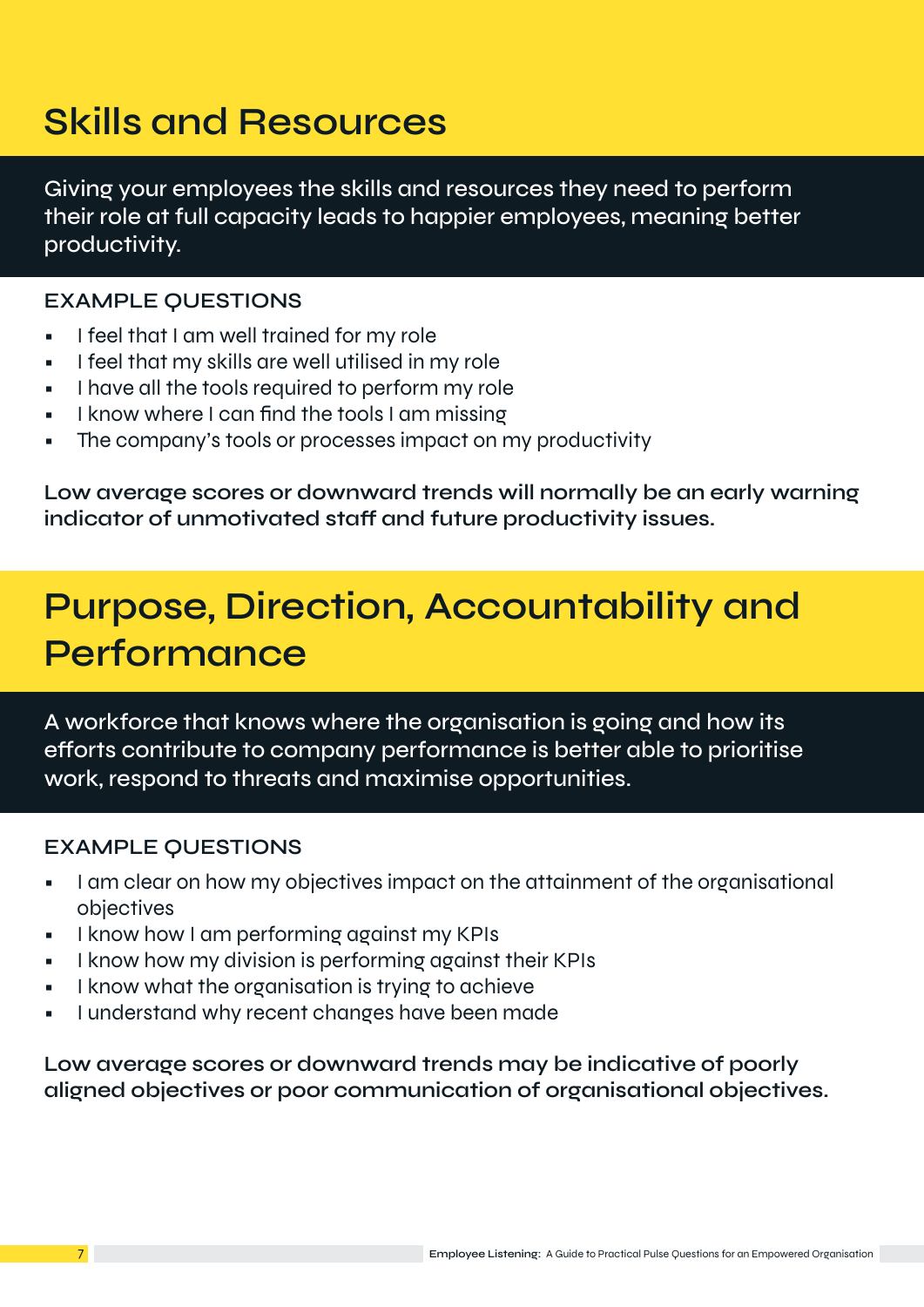### **Organisational Affiliation/Company Pride**

Organisations with a corporate culture that instils pride in the workplace benefit from a stronger work ethic, increased workforce reliability and consistency, and better customer service levels.

#### **EXAMPLE QUESTIONS**

- I believe that the organisation's mission is in line with my own values
- I care about the future of this organisation
- I feel I am paid fairly for the work I do
- I understand and value the benefits available to me
- I can see a future for myself in this organisation

**Low average scores or downward trends may be indicative of a lack of understanding and/or belief in the organisation's mission and vision.**

### **Teamwork/Co-operation/Collaboration**

Strong teamworking across an organisation leads to more efficient problem solving, faster and more regular innovation, more effective learning and a healthy dose of competition that can only be good for business performance!

#### **EXAMPLE QUESTIONS**

- My team are approachable and well-meaning
- The people in my team can be relied upon to help when things get difficult in my job
- I feel confident that I can approach people in other business units for assistance when required
- I feel that my manager cares about me
- Disagreements are discussed in a healthy manner in my team

**Low average scores or downward trends may be indicative of a culture of cliques or secrecy, leading to low levels of personal connections being made.**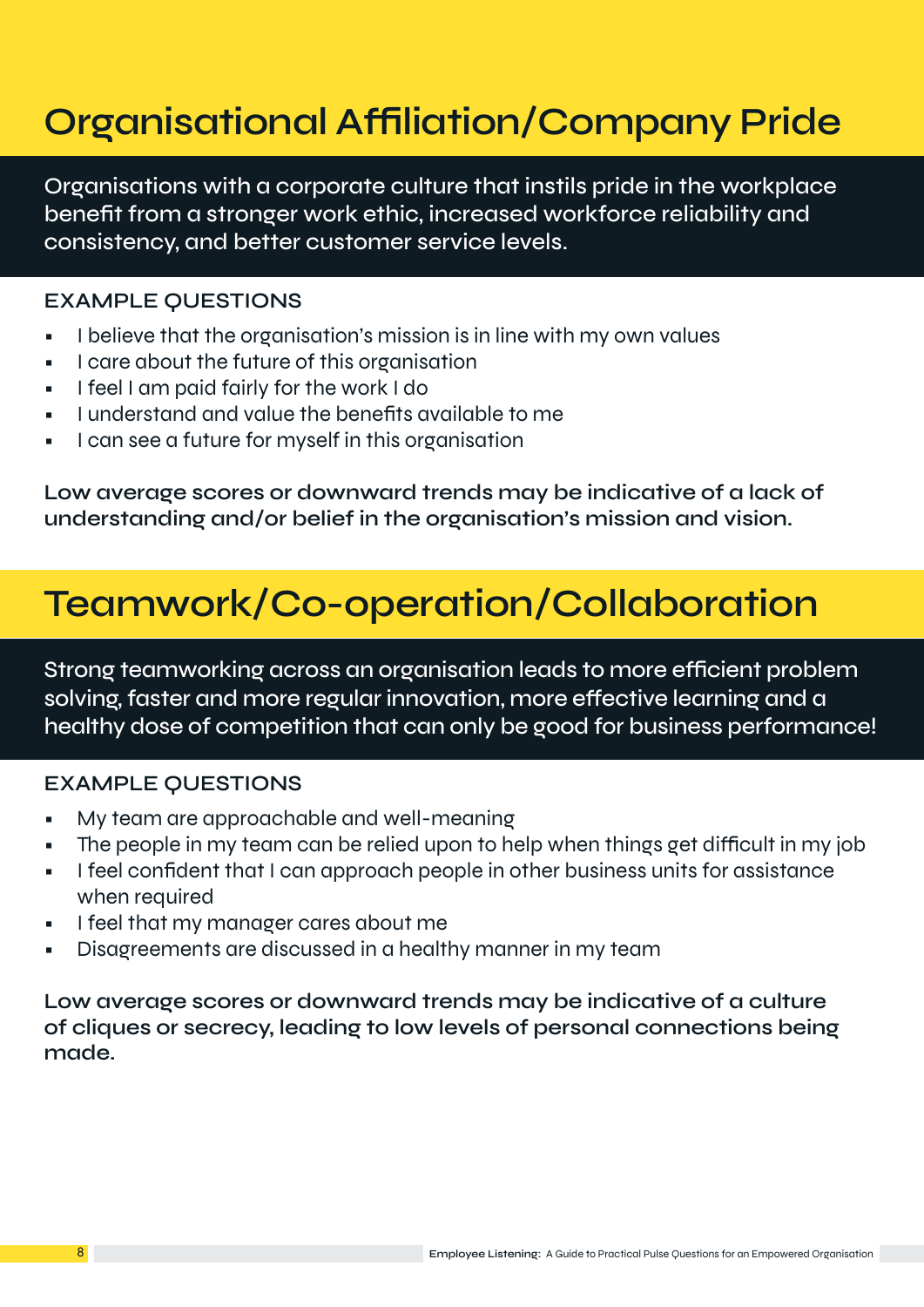### **Quality of Leadership and Management**

Organisations with strong leadership and management are better equipped to motivate their workforce to achieve goals and build a strong work-ethic that leads to reliable performance.

#### **EXAMPLE QUESTIONS**

- I trust the leaders of this organisation
- I receive honest feedback from my line manager(s)
- I receive meaningful recognition when I do well
- Management makes timely decisions
- If I make a mistake at work, I feel that I can report it without it being held against me

**Low scores or downward trends may be indicative of coercive management structures and/or poor leadership communication skills.** 

### **Creativity, Innovation and Change**

A creative, innovative workforce that embraces change is better able to stay ahead of the competition, deliver better products and services for its customers and retain its most talented individuals.

#### **EXAMPLE QUESTIONS**

- I am given time to look at making improvements/innovate
- I don't feel frightened to offer my ideas
- I feel that all ideas are treated fairly
- I believe I would be supported if I try a new idea, even if it may not work
- Management encourages a culture of improvement and innovation

**Low average scores or downward trends may be indicative of a culture of cliques or secrecy, leading to low levels of personal connections being made.**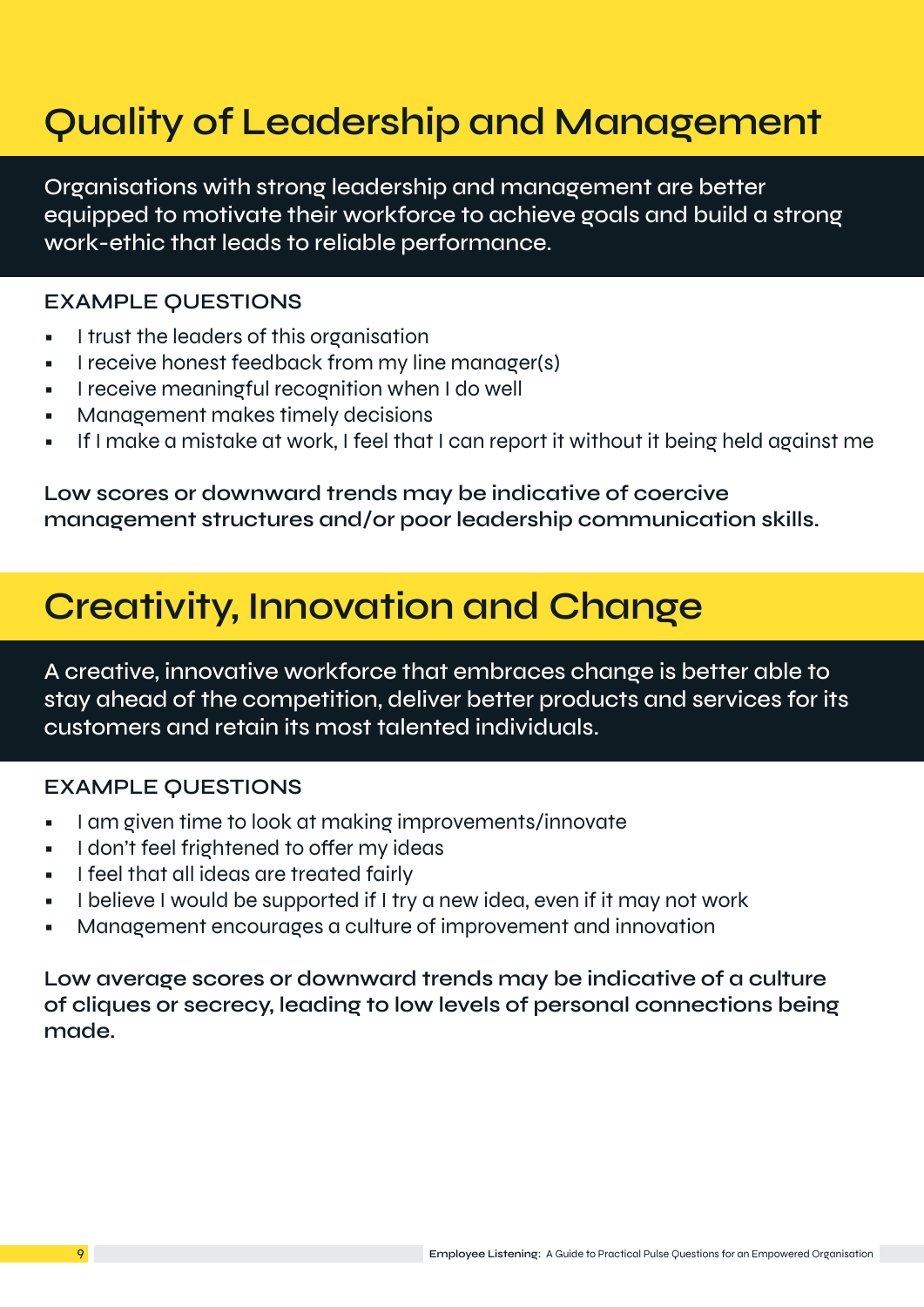### **What's Next?**

**Find out how Smartcrowds can help you better understand your workforce.** 



### **Book a Smartcrowds PULSE 'constant listening' demo.**

### **REQUEST AN ROII CALCULATION**

Our Innovation Consultants will carry out a short review and prepare an ROII Calculation for you that highlights the areas where the most significant return is likely to be achieved.

> **FIND OUT MORE**

### **REQUEST A SMARTCROWDS IMPACT DEMO**

Our smartcrowds IMPACT demo is delivered around the key innovation performance indicators described in this guide. In the demo you'll find out how smartcrowds helps you engage better with your workforce, empower your employees to make change happen, and turn more ideas into more outcomes,

> **CONTACT US TO REQUEST A DEMO**

**Look out for our follow-up guide, 'Actionable Follow Up: Practical Steps for Reliable Survey Outcomes"**